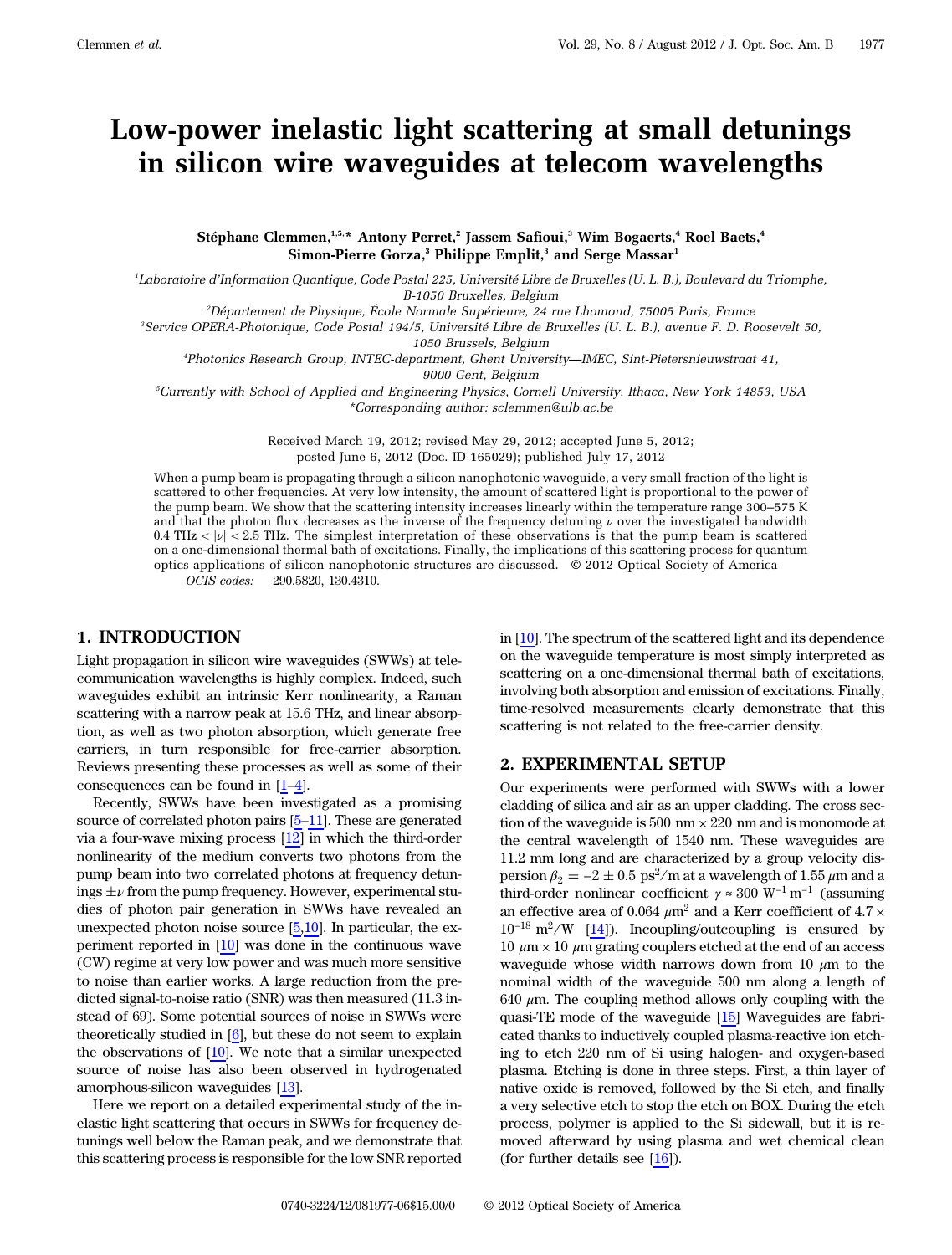The experimental setup is depicted in Fig. [1](#page-1-0) and can be divided into two main parts. The first part (top panel in Fig. [1](#page-1-0)) is used to generate the scattered flux of photons in the waveguide. The second part (bottom panel in Fig. [1\)](#page-1-0) is an analyzing system to measure the photon flux power, the spectrally resolved photon flux, and the spectrally resolved coincidences. The pump beam is a CW laser beam at 1539.8 nm (Agilent 81600b amplified by a Keopsys ErYb-doped fiber amplifier), which has been cleaned on Stokes and anti-Stokes frequencies using a bandpass filter (BPF). This BPF consists of fiber Bragg gratings, circulators, and 100 GHz commercial addand-drop filters. It has an extinction larger than 150 dB outside of the pump band  $(1539.8 \pm 0.8 \text{ nm})$ . Note that, to reduce as much as possible Raman scattering in the fiber, the pigtail of the last component of the BPF is only 10 cm long. After the BPF, the light is first collimated then injected into the SWW by focusing the beam onto a grating coupler. At the output of the waveguide, the light is coupled into a standard optical fiber by means of a second grating coupler. The input and output coupling losses as well as the linear propagation loss in the waveguide have been measured to be  $6 \pm 0.5$  dB and  $2.5 \pm 0.5$  dB, respectively. After outcoupling, the pump beam is separated by a demultiplexer and sent to a power meter. In the second output port of the demultiplexer, the remaining part of the pump beam is removed by a bandblock filter (bbf) made up of fiber Bragg gratings (extinction greater than 150 dB in the pump band). The Stokes (1542–1558 nm) and anti-Stokes bands (1522–1538 nm) are then separated by a second demultiplexer. Measurements of the photon fluxes in these two bands are carried out with single photon detectors. These detectors are avalanche photodiodes (apds) (ID201 from ID Quantique) operating in Geiger mode at 100 kHz with a gate duration of 100 ns synchronized with a pulse delay generator (Standford DG535). The efficiency of the detectors are  $10 \pm 1\%$  (Stokes) and  $15 \pm 1\%$  (anti-Stokes) while dark counts are  $805 \pm 3$  Hz and  $155 \pm 1$  Hz, respectively. The temporal resolution of the detectors is limited by the time-to-digital converter (tdc) and is less than 1 ns. For the spectrally resolved measurements, a tunable filter (Gaussian transmission with a full width at half-maximum of 1.5 nm,

<span id="page-1-0"></span>

Fig. 1. (Color online) Experimental setup. Photon flux is generated in the top part of the setup and the bottom part is used to analyze this flux in the Stokes and anti-Stokes bands. Laser, CW laser source at 1539.8 nm; EDFA, erbium-doped fiber amplifier; pc, polarization controller; bpf, bandpass filter to clean the pump beam; col, collimation lens; P-meter, power meter; flip flop, mirror used to measure the input power; SWW, silicon wire waveguide; demux, demultiplexer; bbf, bandblock filter; tf, tunable filter; apd, avalanche photodiode; pg, pulse generator; tdc, time-to-digital converter  $+$  computer.

Newport TBF-1550-1.0) is added in the Stokes arm after the last demultiplexer.

The temperature of the SWW can be varied from 300 K (room temperature) to 575 K thanks to a cartridge heater embedded in the aluminum block holding the waveguide, and its temperature is monitored with a thermocouple. Except when mentioned explicitly, all measurements are carried out at room temperature (≈300 K).

#### 3. EXPERIMENTAL RESULTS

The power of the scattered light in the Stokes band was first measured as a function of the input power of the pump laser. As can be seen in Fig. [2,](#page-1-1) the power in the Stokes band increases with the pump power  $(P)$  and exhibits a linear as well as a quadratic dependence with P. The quadratic contribution is well known [\[10](#page-4-5)] and can be attributed to the nonlinear thirdorder Kerr effect. Indeed, when a CW is propagating in a medium, the instantaneous third-order nonlinear effect is responsible for the generation of photon pairs through degenerated four-wave mixing process. The flux of photon pairs emitted over a small frequency interval  $\Delta \nu$  at detuning  $\nu$  from the pump frequency is given by [[17\]](#page-5-0)

<span id="page-1-2"></span>
$$
\Phi = \int_{\Delta \nu} \left| \gamma P L \operatorname{sinc} \left[ \beta_2^{\frac{1}{2}} 2 \pi \nu L \left( \frac{\beta_2 (2 \pi \nu)^2}{4} + \gamma P \right)^{\frac{1}{2}} \right] \right|^2 \mathrm{d} \nu \tag{1}
$$

and thus increases quadratically with  $P$ , while its spectrum  $\Phi(\nu)$  has a sinc shape for small frequency interval  $\Delta \nu$ .

Besides the quadratic contribution to the photon flux, a linear contribution is clearly visible in Fig. [2.](#page-1-1) This later contribution cannot be explained by nonlinear losses since the power in the waveguide is too small for these losses to be significant. This has been experimentally verified by measuring the propagation losses in the SWW for each data point reported in Fig. [2.](#page-1-1) The highest relative variation of the ratio of the output to the input power was 2.5% and is attributed to small coupling loss variations.

Raman scattering occurring in the filtering line between the SSW and the detectors is a potential source of photons since this filter is made up of standard optical fiber components. The measurement of this contribution to the total flux was performed by replacing the SWW by a fiber attenuator that introduces the same amount of power attenuation as the

<span id="page-1-1"></span>

Fig. 2. (Color online) Experimentally recorded photon flux generated in the Stokes band (1541–1558 nm) as a function of the pump power. Solid line, second-order polynomial fit  $\Phi = aP^2 + bP$ ; dotted curves, linear  $(bP)$  and quadratic  $(aP^2)$  contributions.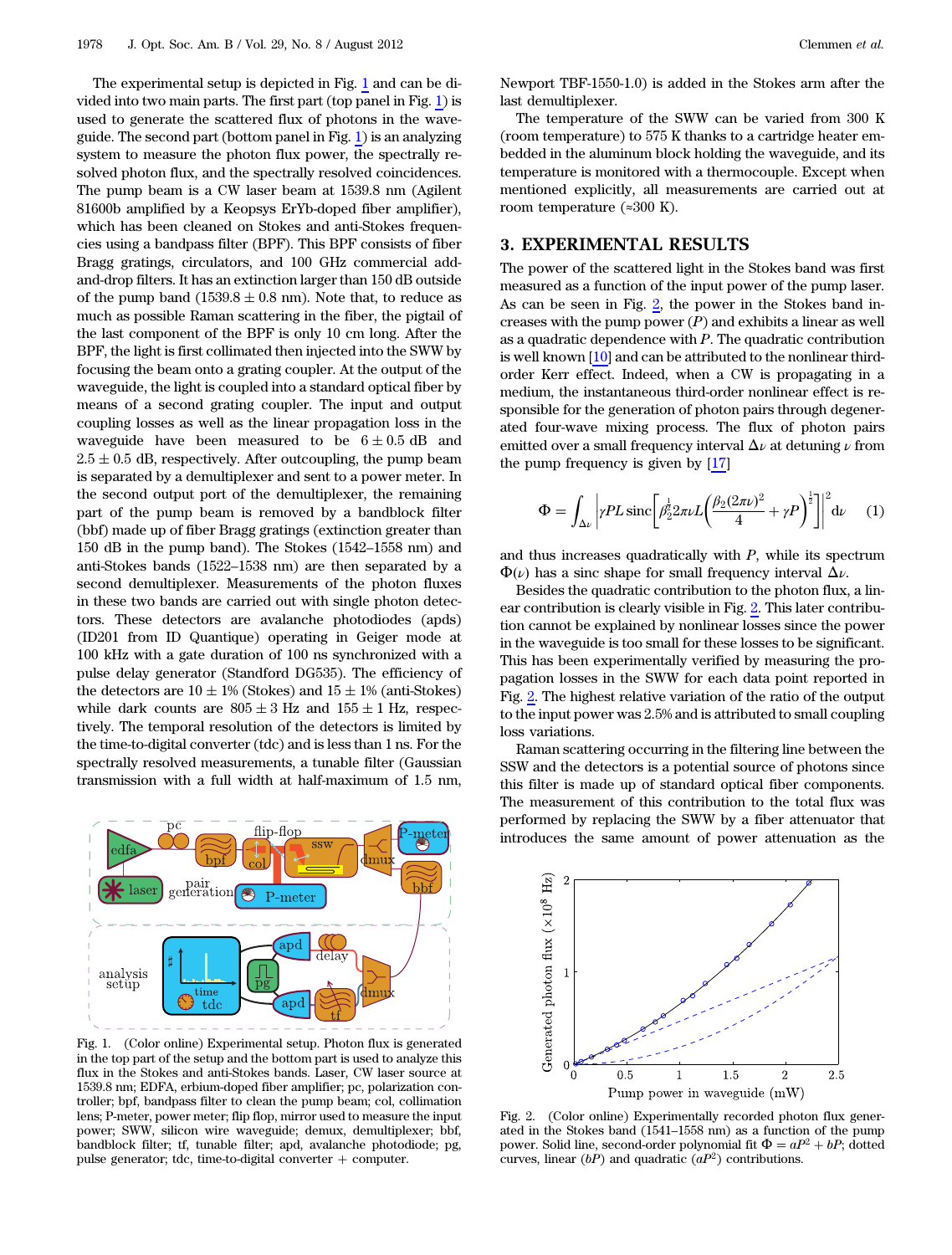SWW. At an input pump power of 1.25 mW (half the maximum power considered in our experiments), the generated photon flux was found to be less than 12% of the total flux in the spectral bandwidth previously considered. Raman scattering in the filtering line cannot therefore account for the difference between the experimentally recorded photon flux and the quadratic law given by Eq. [\(1](#page-1-2)).

To identify the physical process responsible for the linear contribution reported in Fig.  $2$ , we experimentally studied the spectral characteristics of the generated photon fluxes in the Stokes and anti-Stokes bands. The spectrally resolved photon flux in these two bands, recorded at a pump power of 250  $\mu$ W, is shown in Fig.  $3(a)$ . As can be seen, the photon fluxes rapidly decrease with the frequency detuning  $|\nu|$ . These spectra are in agreement with a Bose–Einstein law [solid lines in Fig.  $3(a)$ , which are given by Eq.  $(2)$ ], and support the assumption that photons are scattered by thermal excitations. Moreover, the flux in the Stokes band is larger than its anti-Stokes counterpart. This is expected if the Stokes band is associated with emission of excitations and the anti-Stokes band to absorption of excitations.

To confirm the spectrum presented in Fig.  $3(a)$  is indeed originating from the SWW and is not an artifact of our setup, we performed the same measurement without any sample (i.e., with a fiber attenuator instead of the waveguide). The result presented in Fig.  $3(b)$  shows that there is an inherent noise in our setup whose origin is Raman scattering in the silica fibers between our sample and the filters. Because this later noise is very weak and we wanted to acquire enough data in a reasonable amount of time, we increased the power to

1.25 mW for that measurement. Knowing that the spontaneous Raman scattering grows linearly with respect to the power, we can rescale this flux by a factor 250  $\mu$ W/1.25 mW = 0.2 [right axis of Fig.  $3(b)$ ]. Comparing Fig.  $3(a)$  to the right axis of Fig. [3\(b\),](#page-2-0) it appears that, within the studied spectral band, photons generated by Raman scattering in the filtering line account for maximum 25% of the spectral flux up to a detuning of 20 nm. The measurements in Fig.  $3(a)$  were further compared with the spectrum of the correlated photon pairs generated in the SWW. This spectrum was obtained from a coincidence measurement at an increased pump power of 1.75 mW and is shown in Fig.  $3(c)$ . It is in agreement with the sinc variation predicted from Eq. ([1](#page-1-2)). For low power  $(\gamma PL \ll 1)$ , the pair spectrum shape is expected to be independent of the power  $P$  such that the pair flux scales quadratically with  $P$ , thus allowing us to rescale the spectrum by a factor  $(250 \ \mu\text{W}/1.75 \ \text{mW})^2 \simeq 0.02$  [right axis of Fig. [3\(c\)\]](#page-2-0). Comparing the scattering flux in Fig.  $3(a)$  to the flux from the right axis in Fig.  $3(c)$ , it appears that the flux coming from correlated photons pairs is negligible in comparison with the total flux. In conclusion, the linear contribution of the power dependence of the photon flux generated in the SWW can therefore be attributed to a scattering process whose spectrum is well represented by the measurements reported in Fig. [3\(a\).](#page-2-0)

In order to confirm that the scattering process involves interaction with thermal excitations in the SWW, we have measured the evolution of the flux in the anti-Stokes band as a function of the temperature of the waveguide. In this experiment, the input pump power was set to a value of 500  $\mu$ W, and

<span id="page-2-0"></span>

Fig. 3. (Color online) (a) Generated photon flux in the Stokes (plusses) and anti-Stokes (circles) bands (1541.5–1558.5 nm and 1522–1528 nm, rig. 5. (Color of the p (a) defierated photon flux in the stokes (phasses) and anti-stokes (circles) bands (1541.5–1556.5 hin and 1522–1526 hin,<br>respectively), for  $P = 250 \mu$ W. The solid curves are theoretical fits with filtering line itself at Stokes (plusses) and anti-Stokes (circles) frequencies for input power  $P = 1.25$  mW. Solid curves, fit following the Raman noise in a silica fiber. (c) Photon pair flux generated in the silicon waveguide (plusses) and fit following Eq. [\(1](#page-1-2)) (curve); input power, 1.75 mW. Error bars are calculated from statistical error as well as error on outcoupling losses. In these figures, the flux for each data point is corrected by subtracting the loss spectrum and dark counts from the detectors. (d) Scattering flux, (a) subtracted by rescaled curves presented in (b) and (c). The fact that the data plotted in (d) are practically identical to those in (a) shows graphically that the scattered photons do not arise from incoupling or outcoupling fibers, nor from photon pair generation. The experiments have been performed at different input powers to ensure similar statistical errors. The left axis refers to the actual power, while the right axis (colored in green) rescales the data to input power  $P =$ 250  $\mu$ W to enable comparison with the spectrum reported in (a) (see discussion in main text).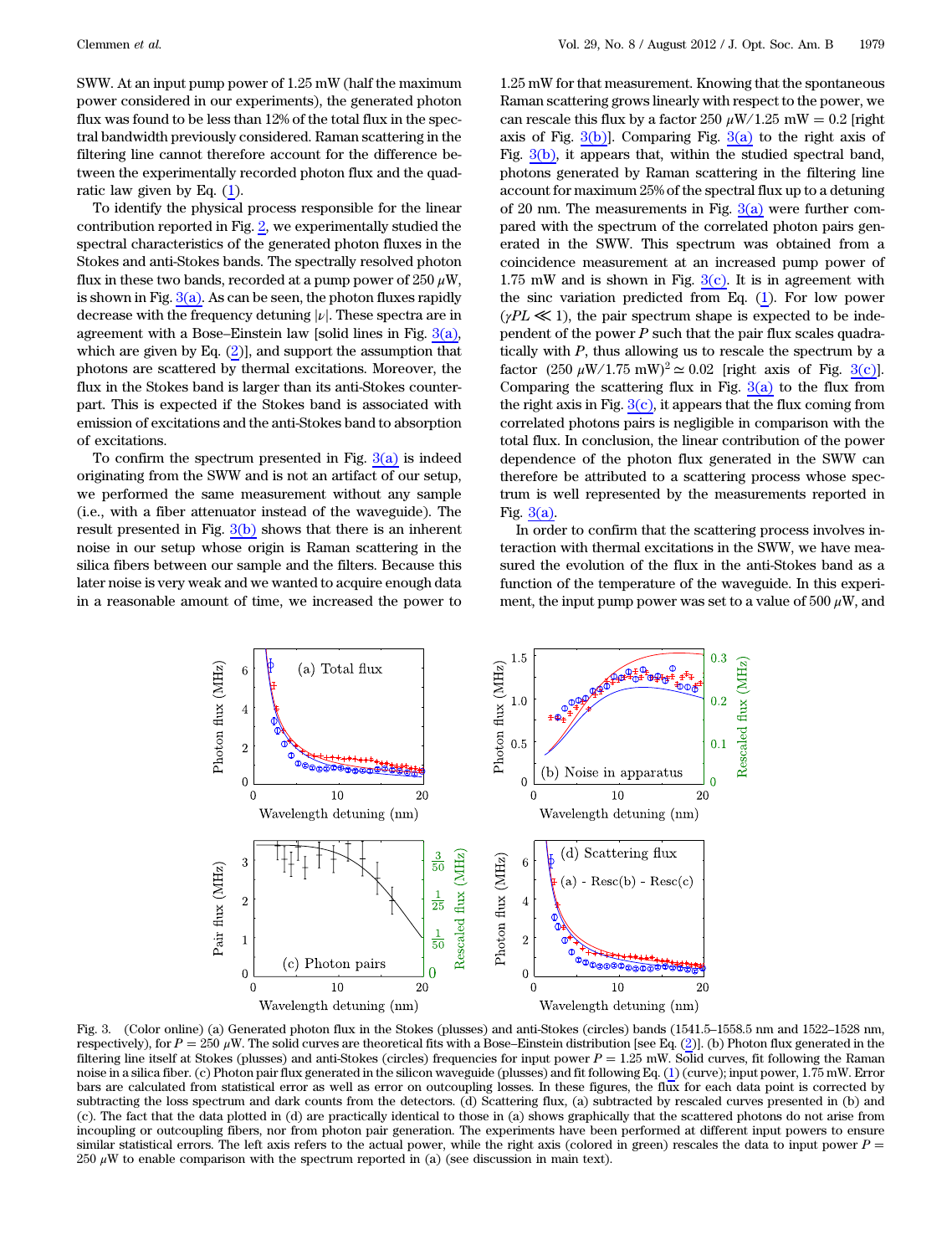the total flux generated in the spectral band from 0.4 to 2.5 THz from the pump frequency was recorded. The temperature dependence of the photon flux is shown in Fig. [4](#page-3-1) and is found to be linear in the temperature range extending from 300 to 575 K. Note that this flux is corrected for losses and detector efficiency. However, small variations in coupling occur for different temperatures, and this effect was not accounted for in the error bars. We believe these variations explain why the linear fit is not as good as expected.

Free-carrier generation is known to play a major role in the optical properties of SWWs at a wavelength of 1.5  $\mu$ m and could potentially be involved in the inelastic photon scattering reported in this work. Free carriers arise when electron–hole pairs are created through linear and nonlinear absorption of photons. The free-carrier density is therefore time dependent when pulses are launched in the SWW, and its effects on light scattering can thus be investigated by time-resolved measurements. To study the possible role of free carriers, the CW input beam was cut into square pulses. To achieve this, the output of a pulse pattern generator (Agilent 81110A) was sent through a nonlinear diode that induces sharp rising slopes of the electrical pulses. These electrical pulses drive an integrated lithium-niobate intensity modulator, thereby temporally shaping the input beam into 50 ns square pulses at a 2 MHz repetition rate. The pulse duration and the repetition rate were chosen such that the carrier population can fully build up during each pulse and completely decay between two pulses (the carrier lifetime is  $\approx$ 1 ns). A fast superconducting single photon detector (Scontel detector, jitter around 40 ps) and highperformance tdc (Agilent Acqirisis system, 5 ps resolution) ensure a time resolution of 80 ps. This overall temporal resolution is limited by the pulse pattern generator but is largely sufficient to reveal any free-carrier effects. The peak pump power has been adjusted so that the linear part of the photon flux is the dominant source of photon generation away from the pump frequency  $(P = 0.3, 1.25, 2.5 \text{ mW})$ . This power level also keeps the average number of scattered photons per pulse much lower than 1 to avoid missing late events because of the dead time of the detector. The laser pulses have been measured by the same setup as for the scattered photon flux and are shown in Fig. [5](#page-3-2) (bottom curve) together with the photon flux for different input peak powers. As can be seen, the temporally resolved flux of the scattered light is independent of the input power  $P$  and exhibits a rise time smaller or equal than 100 ps. This time scale is much faster than the

<span id="page-3-1"></span>

Fig. 4. (Color online) Flux generated in the anti-Stokes band as a function of the SWW temperature (circles) and linear fit (solid line).

<span id="page-3-2"></span>

Fig. 5. (Color online) Emitted flux response time. Measured temporal profile of the input pump pulse (asterisks) and corresponding total photon flux emitted at both Stokes and anti-Stokes frequencies [top three (red) curves] for 300  $\mu$ W (triangles), 1.25 mW (circles), and 2.5 mW (arrows) peak pump power. The black dotted curve shows the temporal dynamic of the carrier density due to the laser pulse assuming a carrier lifetime of 1 ns. Rise/fall time (10%–90%) is the same (450 ps) for both the laser and the three scattered fluxes. The corresponding rise/fall time (10%–90%) of the carrier population is 2.3 ns assuming a 1 ns lifetime. The scattered flux is thus independent of the carrier population.

typical values associated with the carrier dynamics in similar waveguides. This latter time ranges between 1 and 4 ns, 1 ns being the commonly accepted value, and 4 ns the carrier lifetime measured in the waveguide used for our experiments at the same power level (note that this value is compatible with [[3](#page-4-11)]). These results clearly show that the inelastic scattering associated with the linear contribution reported in Fig. [2](#page-1-1) is not related to the free-carrier density.

## 4. DISCUSSION

We have presented evidence for broadband low-power light scattering in an SWW that exhibits a strong thermal and spectral dependence. In our opinion, the simplest explanation for these observations is an inelastic scattering of the pump beam on a thermal distribution of excitations. This model predicts that the probability for a pump photon at frequency  $\nu_0$  to be scattered to frequency  $\nu_0 + \nu$  is proportional to the number of excitations with frequency  $\nu$ . More precisely, assuming a pump beam of power P propagating in a waveguide of length  $L$  at a temperature  $T$ , the power of the light that is scattered in the frequency interval  $\Delta \nu$  around  $\nu_0 + \nu$  should have the form

<span id="page-3-0"></span>
$$
P_{\text{scat}} = \kappa \bigg[ \frac{1}{\exp(\mathbf{h}|\nu|/k_{\text{b}}T) - 1} + \frac{1}{2} (1 - \text{sign}(\nu)) \bigg] L \Delta \nu P, \quad (2)
$$

where  $sign(\nu) = \pm 1$  corresponds to Stokes and anti-Stokes scattering, respectively. In general,  $\kappa$  can depend on  $\nu$ , both through the spectral density of excitations and through the spectral dependency of the scattering amplitude. However, the spectrum reported in Fig.  $3(a)$  is well fitted by Eq.  $(2)$  $(2)$  $(2)$  with  $\kappa$  independent of  $\nu$  (see solid curves in the figure). This suggests that the scattering is on a one-dimensional gas of excitations and that the scattering amplitude varies little with detuning.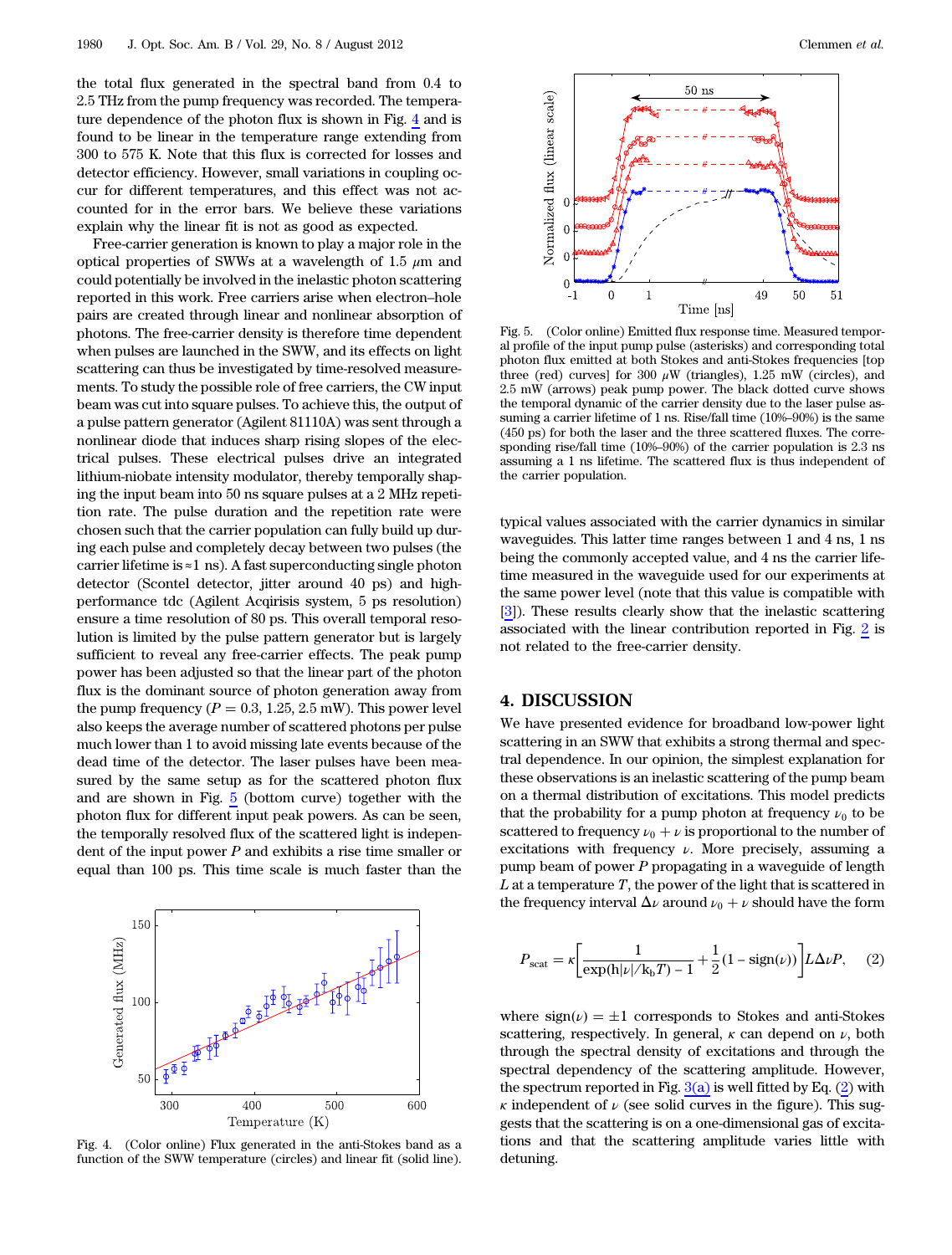We note that, within the investigated range of frequency detunings and temperatures, the Bose–Einstein distribution  $(\exp(h|\nu|/k_bT) - 1)^{-1}$  is well approximated by  $k_bT/h|\nu|$ , leading to a linear temperature dependence and a spectral variation that scales as the inverse of the frequency detuning. Confirmation of the complete Bose–Einstein distribution predicted by Eq. ([2\)](#page-3-0) would require measurements at larger detunings or lower temperature, which is unfortunately not accessible with our setup.

From the data presented in Figs. [2](#page-1-1) and  $3(c)$ , we estimate that, for the waveguide studied, the proportionality constant is  $\kappa = 3.5 \times 10^{-10}$  cm<sup>-1</sup> THz<sup>-1</sup> ± 30%.

The physical origin of the one-dimensional thermal gas of excitations on which the photons scatter is unclear.

Phonons are a natural candidate. However, the phonon dispersion relation in bulk crystalline silicon (see, e.g., [\[18](#page-5-1)]) does not allow for the scattering observed here. Another possible explanation is a modification of the continuous dispersion relation of phonons in bulk silicon either through geometrical effects due to the finite dimension of the waveguide or because of the presence of defects in the silicon. Indeed, theoretical study [[19\]](#page-5-2) shows that Brillouin scattering can be of importance in nanoscale waveguides due to enhancement via boundary-induced nonlinearities. Explanations based on Raman or Brillouin scattering in the silica substrate beneath the waveguide are probably ruled out because the scattered spectrum would be very different from the observed spectrum [see Fig.  $3(c)$ ]. Explanations based on free carriers are also ruled out by our temporal measurements. The fact that a scattering of similar strength was also observed in hydrogenated amorphous-silicon waveguides [\[13](#page-4-7)] constrains possible interpretations of our observations.

More insight into the origin of this scattering is expected from a systematic study of the spectrum for various waveguide geometries (especially if the scattering is related to acoustical modes of the waveguide). A spectroscopic characterization of photoluminescence might also be a way to get more information about the origin of the phonon scattering.

The linear broadband scattering studied in the present work is very weak. Nevertheless, it has implications for the future use of SWWs in quantum optics. Indeed our work shows that photon pair sources based on SWWs can be improved, either by cooling the SWW, or (easier) by selecting the Stokes and anti-Stokes spectral bands not too close to the pump wavelength.

We emphasize that, notwithstanding the scattering studied in the present paper noise, SWWs remain a promising source of photon pairs based on four-wave mixing. Indeed, we have estimated that the SNR obtained from coincidence measurements on the SWW and a comparable silica fiber source (silica fibers are the most studied photon pair sources based on fourwave mixing [\[20](#page-5-3)–[22\]](#page-5-4)) differ by at least a factor of 20. In the case of silica fibers, we made a theoretical estimate based on the theory presented in [[23\]](#page-5-5). For comparison, we tried to keep all other factors constant and in particular assumed zero dispersion for the fiber so that the spectrum of the pair flux is flat, and integrated flux over the same Stokes and anti-Stokes bands as used here. This explains why Raman scattering has plagued photon pair generation experiments based on silica fibers from the onset but has only been noticed recently in the case of SWWs.

### ACKNOWLEDGMENTS

We acknowledge the support of the Fonds pour la Formation à la Recherche dans l'Industrie et dans l'Agriculture (FRIA, Belgium) of the Interuniversity Attraction Poles Photonics@be Programme (Belgian Science Policy) under grant IAP6-10 and of the Fonds pour la Recherche Fondamentale Collective (FRFC) of the Fonds de la Recherche Scientifique– Fonds National de Recherche Scientifique (FRS–FNRS) under grant number 2.4608.10. Wim Bogaerts acknowledges the Flemish Research Foundation (FWO-Vlaanderen) for a postdoctoral fellowship.

#### <span id="page-4-0"></span>REFERENCES

- 1. Q. Lin, O. J. Painter, and G. P. Agrawal, "Nonlinear optical phenomena in silicon waveguides: modeling and applications," Opt. Express <sup>15</sup>, 16604–16644 (2007).
- 2. R. Claps, D. Dimitropoulos, Y. Han, and B. Jalali, "Observation of Raman emission in silicon waveguides at  $1.54 \mu m$ ," Opt. Express <sup>10</sup>, 1305–1313 (2002).
- <span id="page-4-11"></span>3. A. C. Turner-Foster, M. A. Foster, J. S. Levy, C. B. Poitras, R. Salem, A. L. Gaeta, and M. Lipson, "Ultrashort free-carrier lifetime in low-loss silicon nanowaveguides," Opt. Express <sup>18</sup>, 3582–3591 (2010).
- <span id="page-4-2"></span><span id="page-4-1"></span>4. D. R. Solli, P. Koonath, and B. Jalali, "Inverse Raman scattering in silicon: a free-carrier enhanced effect," Phys. Rev. A <sup>79</sup>, 053853 (2009).
- 5. J. E. Sharping, K. F. Lee, M. A. Foster, A. C. Turner, B. S. Schmidt, M. Lipson, A. L. Gaeta, and P. Kumar, "Generation of correlated photons in nanoscale silicon waveguides," Opt. Express <sup>14</sup>, 12388–12393 (2006).
- <span id="page-4-6"></span>6. Q. Lin and G. P. Agrawal, "Silicon waveguides for creating quantum-correlated photon pairs," Opt. Lett. <sup>31</sup>, 3140–<sup>3142</sup> (2006).
- 7. H. Takesue, Y. Tokura, H. Fukuda, T. Tsuchizawa, T. Watanabe, K. Yamada, and S.-I. Itabashi, "Entanglement generation using silicon wire waveguide," Appl. Phys. Lett. <sup>91</sup>, 201108 (2007).
- 8. H. Takesue, H. Fukuda, T. Tsuchizawa, T. Watanabe, K. Yamada, Y. Tokura, and S.-I. Itabashi, "Generation of polarization entangled photon pairs using silicon wire waveguide," Opt. Express <sup>16</sup>, 5721–5727 (2008).
- 9. K.-i. Harada, H. Takesue, H. Fukuda, T. Tsuchizawa, T. Watanabe, K. Yamada, Y. Tokura, and S.-I. Itabashi, "Generation of highpurity entangled photon pairs using silicon wire waveguide," Opt. Express <sup>16</sup>, 20368–20373 (2008).
- <span id="page-4-5"></span>10. S. Clemmen, K. Phan Huy, W. Bogaerts, R. G. Baets, Ph. Emplit, and S. Massar, "Continuous wave photon pair generation in silicon-on-insulator waveguides and ring resonators," Opt. Express, 16558–16570 (2009).
- <span id="page-4-3"></span>11. K.-I. Harada, H. Takesue, H. Fukuda, T. Tsuchizawa, T.Watanabe, K. Yamada, Y. Tokura, and S.-I. Itabashi, "Frequency and polarization characteristics of correlated photon-pair generation using a silicon wire waveguide," IEEE J. Sel. Top. Quantum Electron. <sup>16</sup>, 325–331 (2010).
- <span id="page-4-7"></span><span id="page-4-4"></span>12. R. W. Boyd, Nonlinear Optics (Academic, 1992).
- 13. S. Clemmen, A. Perret, S. K. Selvaraja, W. Bogaerts, D. van Thourhout, R. Baets, Ph. Emplit, and S. Massar, "Generation of correlated photons in hydrogenated amorphous-silicon waveguides," Opt. Lett. <sup>35</sup>, 3483–3485 (2010).
- <span id="page-4-9"></span><span id="page-4-8"></span>14. H. K. Tsang and Y. Liu, "Nonlinear optical properties of silicon waveguides," Semicond. Sci. Technol. <sup>23</sup>, 064007 (2008).
- 15. D. Taillaert, W. Bogaerts, P. Bienstman, T. F. Krauss, I. Moerman, S. Verstuyft, K. De Mesel, and R. G. Baets, "An out-of-plane grating coupler for efficient butt-coupling between compact planar waveguides and single-mode fibers," IEEE J. Quantum Electron. <sup>38</sup>, 949–955 (2002).
- <span id="page-4-10"></span>16. S. K. Selvaraja, P. Jaenen, W. Bogaerts, D. Van Thourhout, P. Dumon, and R. G. Baets, "Fabrication of photonic wire and crystal circuits in silicon-on-insulator using 193 nm optical lithography," J. Lightwave Technol. <sup>27</sup>, 4076–4083 (2009).